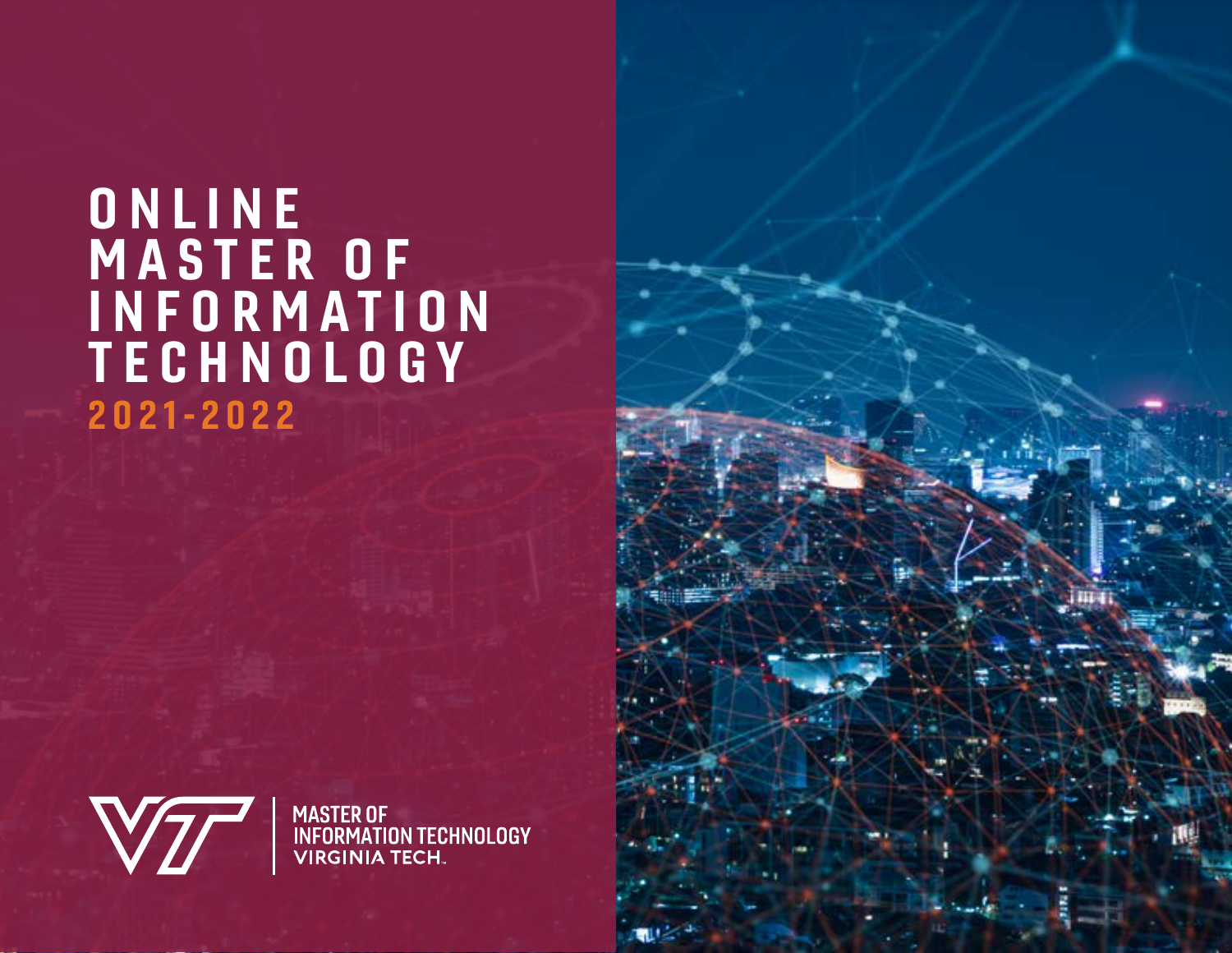### <span id="page-1-0"></span>**ONLINE** MASTER OF I N F O R M A T I O N **TECHNLOGY** 100% ONLINE | 2-5 YEARS

Virginia Tech's #3 nationally-ranked Master of Information Technology program has a 23-year history of preparing professionals with the interdisciplinary knowledge they need to succeed in a rapidly changing world

CLICK TO NAVIGATE [CUSTOMIZABLE FORMAT](#page-3-0) [CORE COURSES](#page-4-0) [ELECTIVE COURSES](#page-5-0) [GRADUATE CERTIFICATES & DUAL DEGREE OPTION](#page-6-0) [ADDED BENEFITS](#page-7-0) [TUITION](#page-8-0) **[ADMISSIONS](#page-9-0)** [CONNECT WITH US](#page-10-0)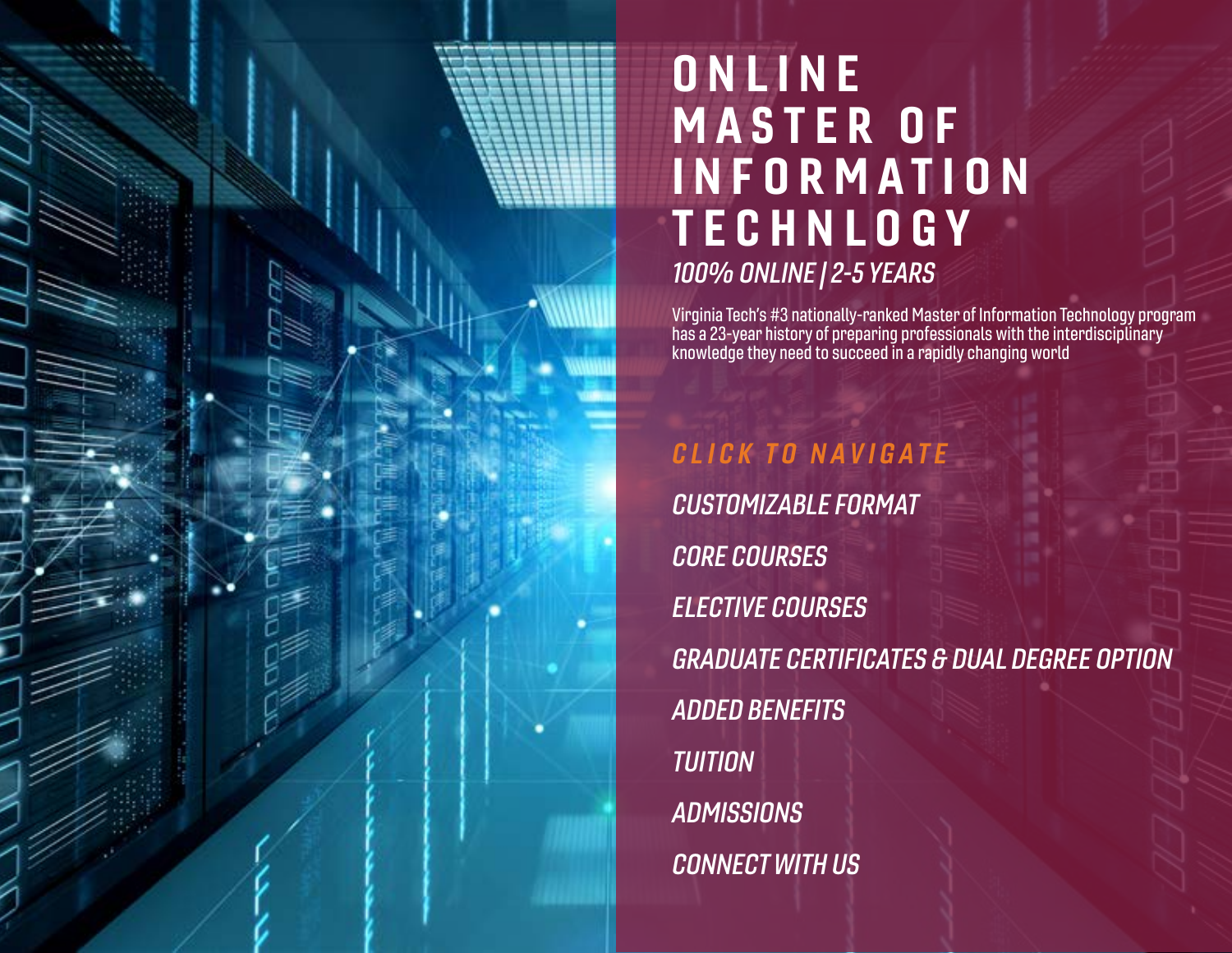"What we did at Virginia Tech a few years ago was to say that we really want to focus on the working professional — someone who wants to enhance their career or make a change in the direction of their career, but not at the expense of continuing to be a business professional."

> ROBERT T. SUMICHRAST DEAN, PAMPLIN COLLEGE OF BUSINESS

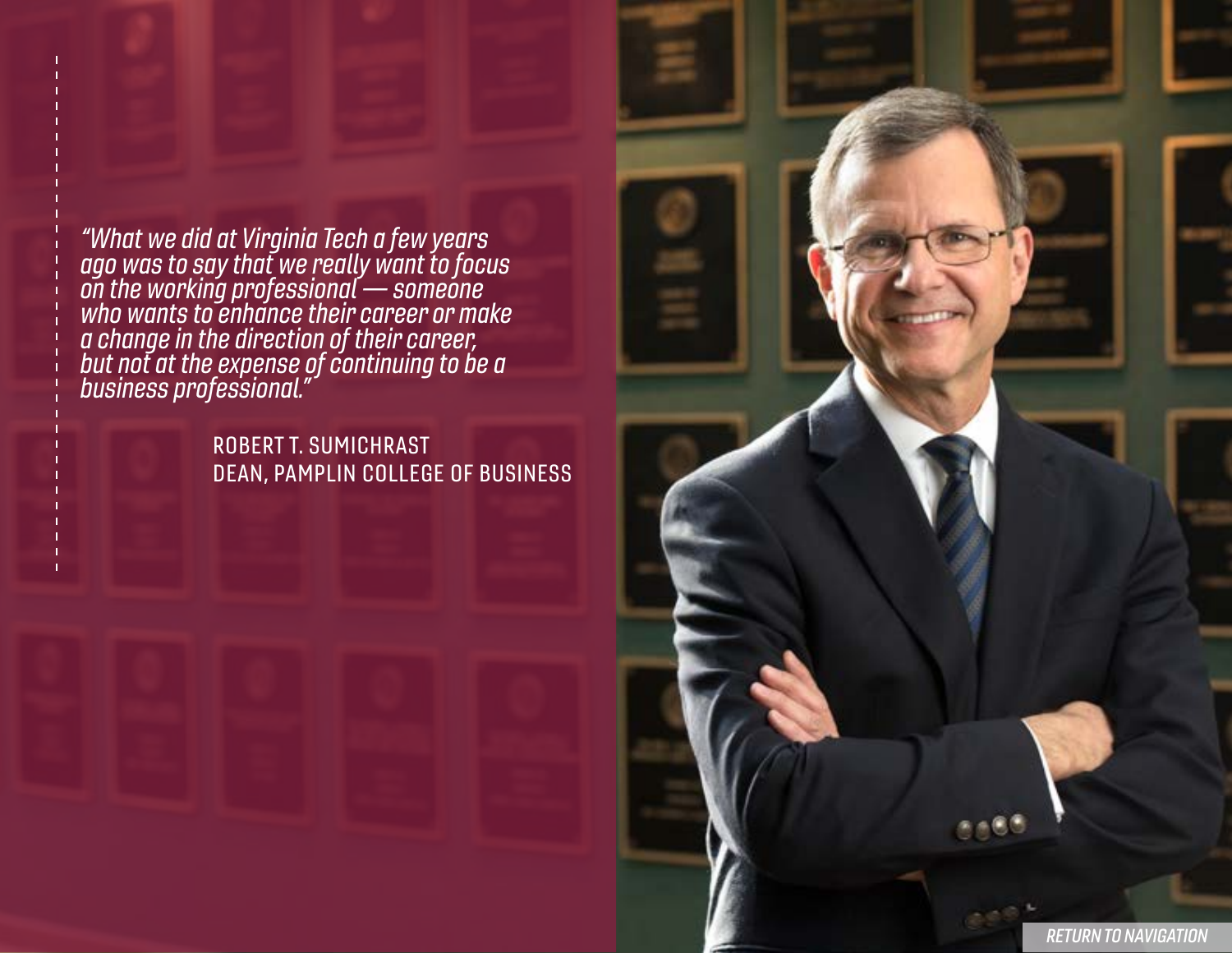## <span id="page-3-0"></span>C U S T O M I Z E Y O U R MASTER'S DEGREE

Students are not tied to a traditional full- or part-time schedule with the Master of Information Technology program (VT-MIT). Instead, you have the flexibility to tailor your degree by choosing the courses and timeline for completion that best fit your career goals and personal schedule.

### TIMELINE

There are three admission cycles each year corresponding to the academic semesters — fall, spring, and summer. You'll decide your own course load each term, so you can balance and manage your work or family life. Some students complete their degree in as few as two years or as many as five, while the majority complete their degree with a two and a half year plan of study.

### LOCATION

The VT-MIT program is offered fully online so you can earn a top-ranked degree from anywhere in the world. Asynchronous lectures by VT-MIT faculty are streamed right to your desktop at any time - 24/7. Watch them as often as you choose. Extensive notes and transcripts, posted on the course website, accom pany and enhance each lecture. Synchronous sessions are held in real-time using software that connects you with your instructor and classmates at a specific time - usually one evening per week (eastern standard time) for each course.

### AREAS OF SPECIALIZATION

You'll also have the opportunity to tailor your degree to an area important to your career goals. There are 12 areas of specialization to choose from:

- Analytics & Business Intelligence
- Big Data
- Business Information Systems
- **Cybersecurity**
- Cybersecurity Management
- Cybersecurity Policy
- Decision Support Systems
- Health Information Technology
- Innovation/Entrepreneurship in AI/ML
- **Networking**
- Software Development
- Software Engineering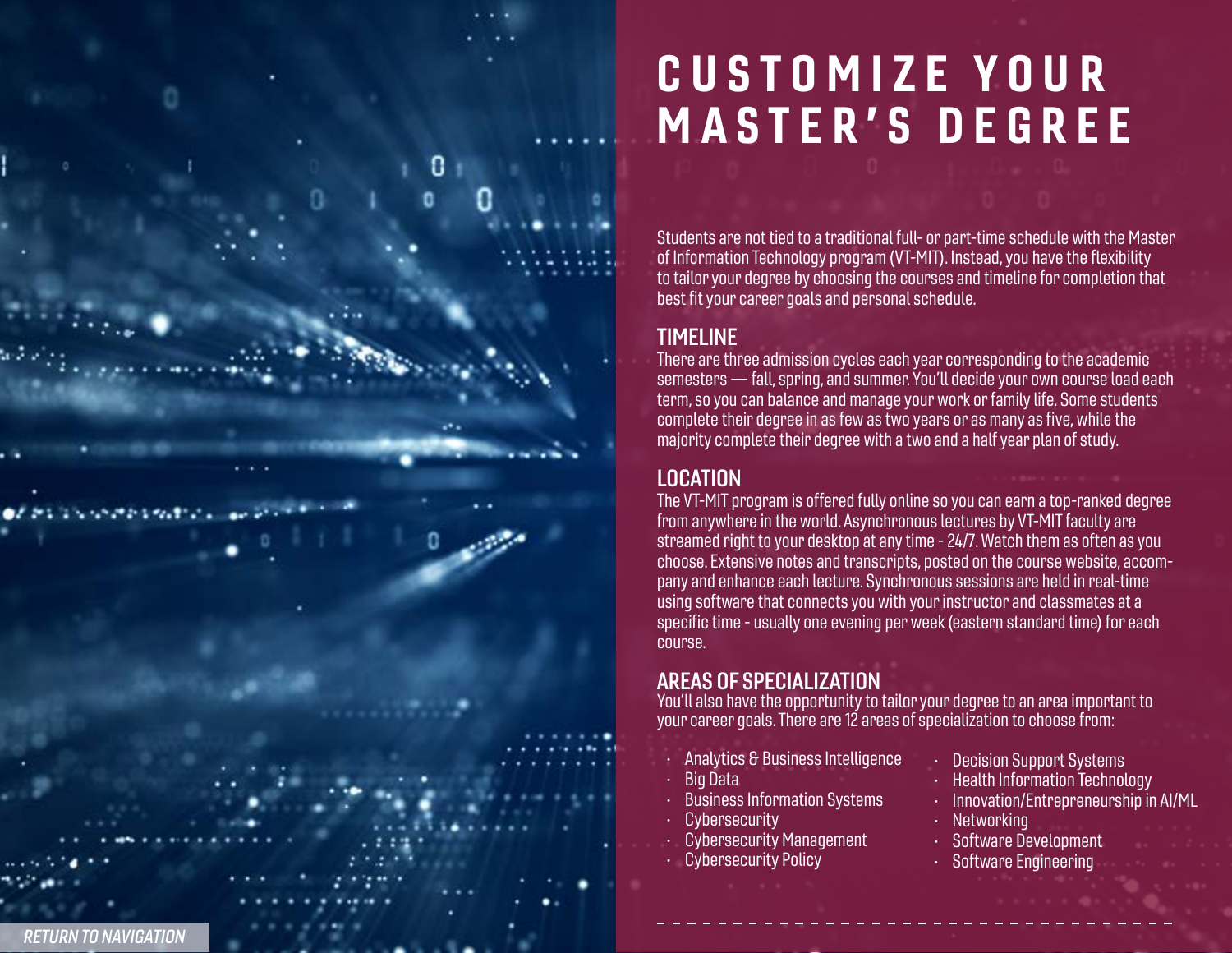### <span id="page-4-0"></span>BUILD A FOUNDATION FOR THE REST OF YOUR CAREER

VT-MIT is an interdisciplinary degree program jointly offered by the College of Engineering and Pamplin College of Business. There are classes for technical and aspiring technical professionals alike and you'll have the opportunity to completely tailor your degree to your career interests.

The degree requires completion of 11 courses for a total of 33 credit hours. You will choose four core courses and seven elective courses to fulfill these requirements.

The program has twelve optional areas of specialization to help guide your course selection. You may also be able to earn a graduate certificate without taking any additional courses. [Visit our website](https://vtmit.vt.edu/) for more information on course selection and graduate certificate options.

#### CORE COURSES (CHOOSE FOUR)

- ACIS 5504 Information Systems Design & Database Concepts
- BIT 5594 Web-Based Applications and Electronic Commerce
- CS 5044 Object-Oriented Programming with Java
- CS 5704 Software Engineering
- ECE 5484 Fundamentals of Computer Systems
- MGT 5804 Strategic Leadership in Technology-Based Organizations

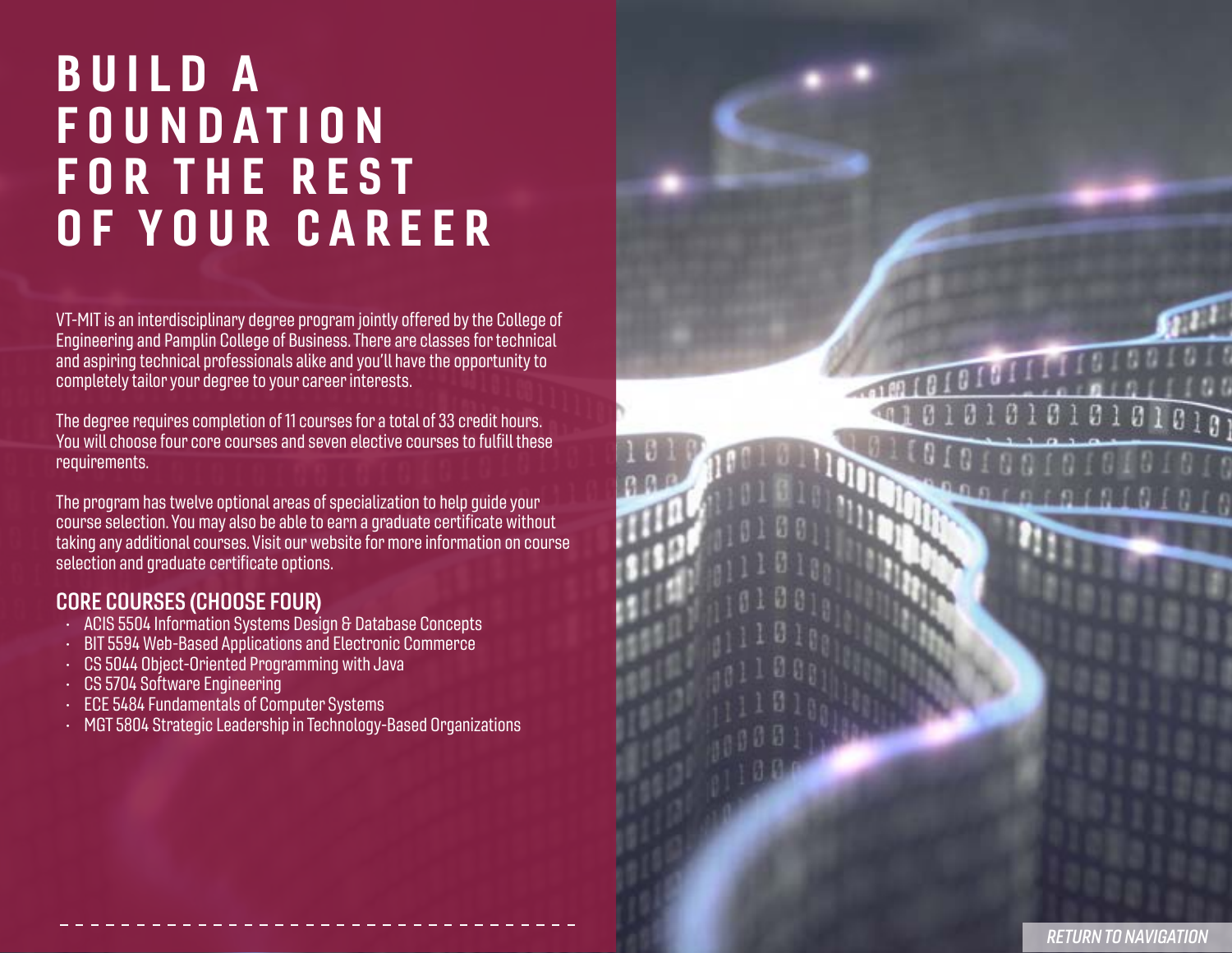## <span id="page-5-0"></span>ENHANCE YOUR EXPERIENCE

The VT-MIT program is more than a one-size-fits-all degree. Customize your experience to best meet your personal goals by tailoring your curriculum to your interests.

The program has twelve optional areas of specialization to help guide your course selection. You may also be able to earn a graduate certificate without taking any additional courses. [Visit our website](https://vtmit.vt.edu/) for more information on course selection and graduate certificate options.

#### ELECTIVE COURSES (CHOOSE SEVEN)

- ACIS 5524 Advanced Database Management Systems
- ACIS 5534 Information Systems Development
- ACIS 5574 Healthcare Data Management
- ACIS 5624 Cybersecurity Governance and Risk Management
- BIT 5114 Crime and Conflict in Cyberspace
- BIT 5124 Cyber Law and Policy for Information Technology
- BIT 5134 Cybersecurity Program Design and Operations
- BIT 5474 Computer-Based Decision Support Systems
- BIT 5484 Cognitive Computing for Smart Service Systems
- BIT 5524 Introduction to Business Intelligence and Analytics
- BIT 5534 Applied Business Intelligence and Analytics
- BIT 5564 Healthcare Information Technology
- CS 5244 Web Application Development
- CS 5254 Mobile Application Development
- CS 5644 Machine Learning with Big Data
- CS 5664 Social Media Analytics
- CS 5744 Software Design & Quality
- **ECE 5480 Cybersecurity and the Internet of Things**
- ECE 5485 Networks and Protocols I
- ECE 5486 Networks and Protocols II
- ECE 5494 Innovative Pathways in AI & Machine Learning
- ECE 5585 IT Security and Trust I
- ECE 5586 IT Security and Trust II
- MGT 5824 Technology-based Entrepreneurship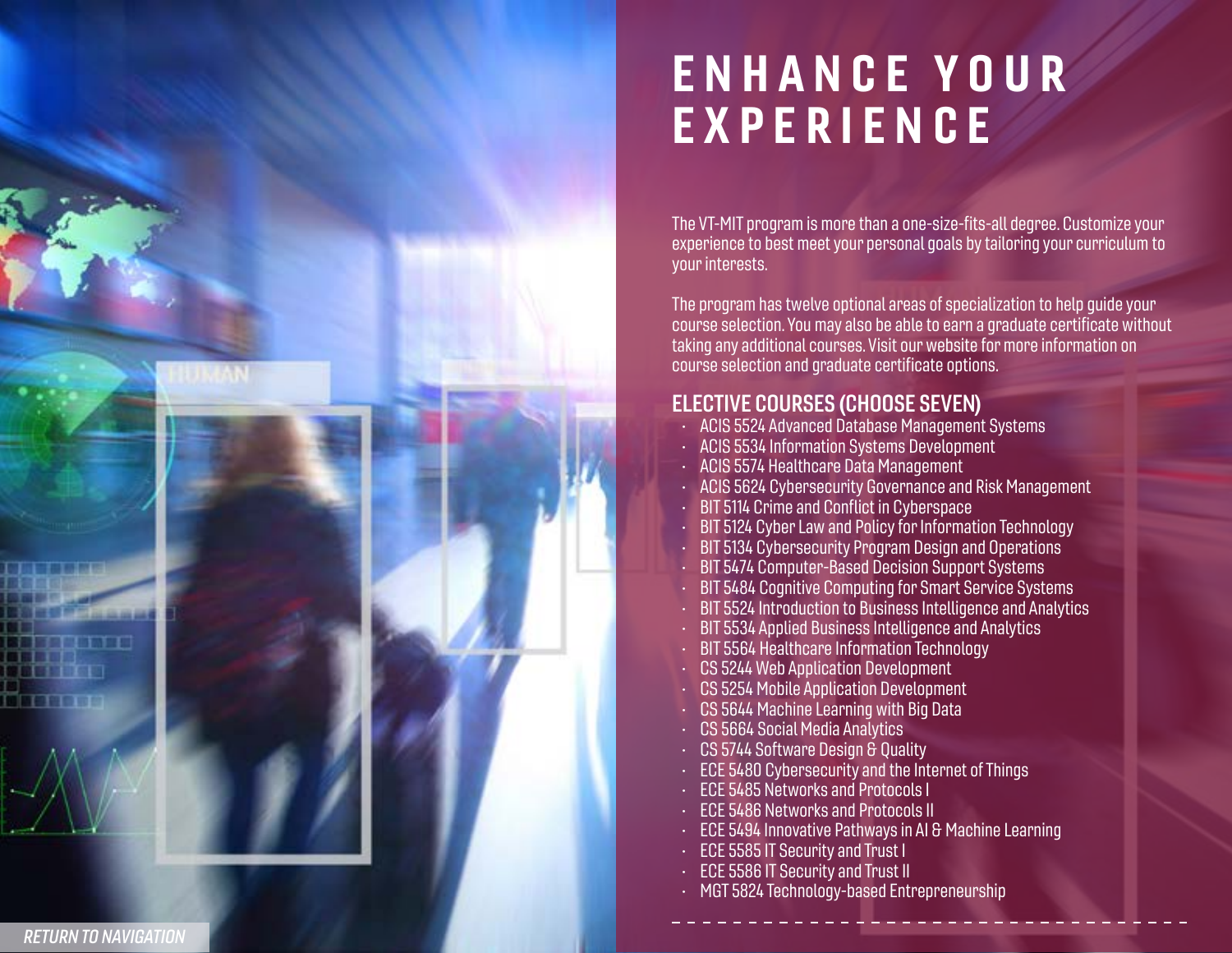## <span id="page-6-0"></span>MAKE THE MOST OF YOUR DEGREE

#### GRADUATE CERTIFICATES

VT-MIT students have the opportunity to earn a graduate certificate as part of the master's degree program. All certificate courses are either core or elective offerings within the VT-MIT program and can be double-counted toward the full degree. If planned carefully, it is possible for students to earn more than one graduate certificate as part of the degree program. Please visit our website for more information.

The graduate certificates can also be earned as stand-alone credentials (usually in less than 12 months) for those looking for just a narrow update on their current skill set or perhaps not yet ready to commit to a full Master's program.

- Big Data
- Business Data Analytics
- Cybersecurity Management
- Cybersecurity Policy
- Cybersecurity Technologies
- Health Information Technology
- Information Systems Design
- Information Technology Management
- Internet and Network Technologies
- Software Development

#### DUAL DEGREE PATHWAY TO MBA

Students based in the greater Washington, D.C. metro area can double-count up to five VT-MIT courses toward Virginia Tech's Evening MBA program, al lowing you to save time and money if you also plan to pursue an MBA. Please note that those pursuing this pathway may not be able to also earn a gradu ate certificate as part of the VT-MIT degree program. Please [visit our website](https://vtmit.vt.edu/)  for more information.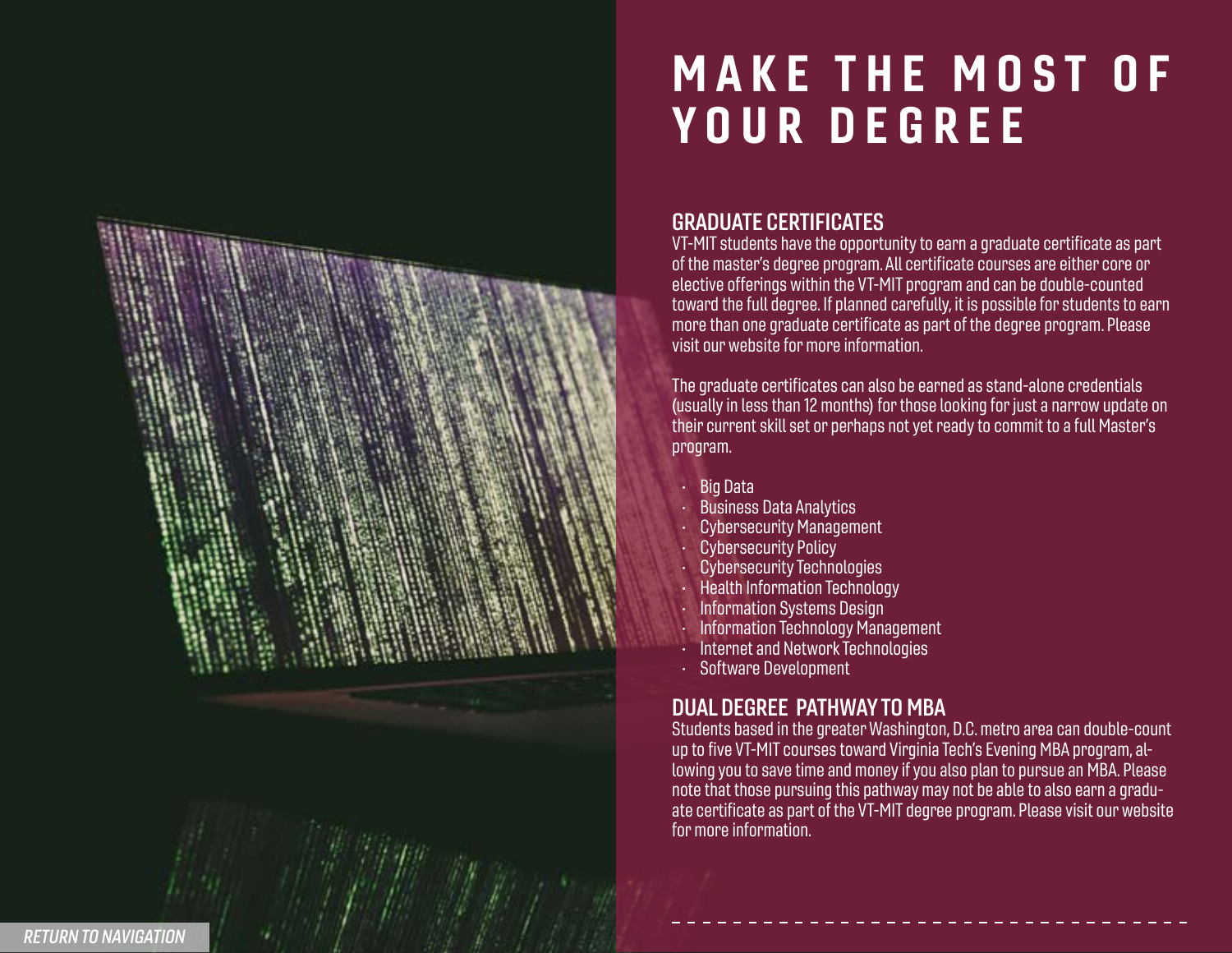### <span id="page-7-0"></span>JOIN THE WIDER UNIVERSITY COMMUNITY

While the degree is offered online, you will have access to the full range of benefits available to all students at Virginia Tech.

You'll work with top faculty who maintain direct links to industry, government, and research centers. Unlike some online programs, the majority of our faculty are full-time. That means they'll be available to you throughout the duration of your program, not just during your time in their course.

VT-MIT offers personalized academic advising, career services, and an alumni mentoring program to help you navigate both the program and your next steps.

When you receive a degree from Virginia Tech, you also join the vast Virginia Tech alumni network and Hokie Nation. With alumni chapters across the country and the globe, Virginia Tech provides you with the professional network you need to achieve your career goals both now and in the future.



EVENT

[RETURN TO NAVIGATION](#page-1-0)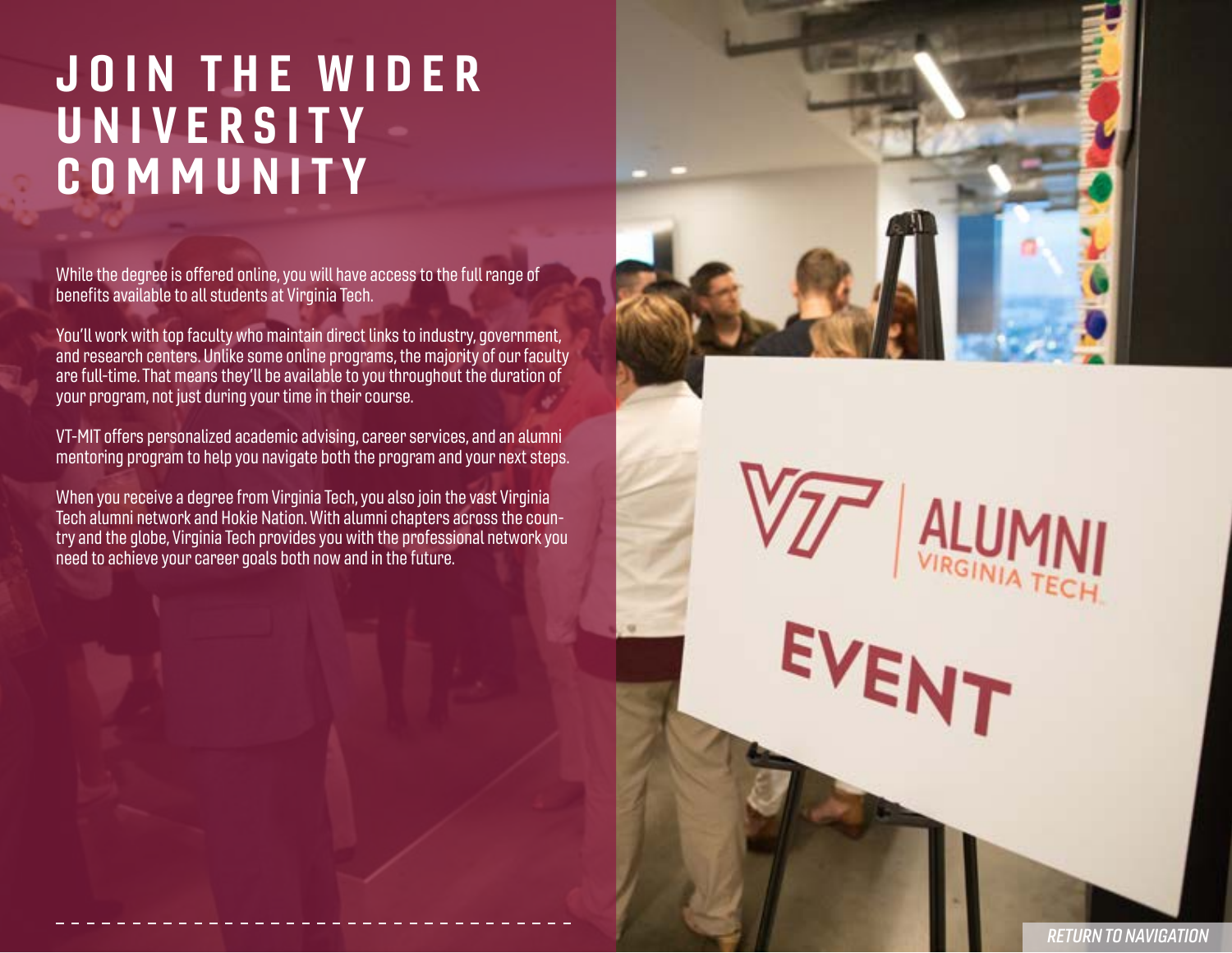<span id="page-8-0"></span>

# CONSIDER VALUE FOR YOUR INVESTMENT

The VT-MIT program offers a competitive universal tuition rate, meaning that the rate is the same no matter what your state or country of residence is. That means all of our students earn a top-ranked degree and benefit from our extensive alumni network at a cost that is significantly less than similar programs.

While many of our students are self-funded or apply for financial aid assistance, some also receive full or partial tuition assistance from their employers. [Visit](https://vtmit.vt.edu/)  [our website](https://vtmit.vt.edu/) to learn more.

#### **TUITION**

- \$1,000 per credit hour or \$3,000 per course
- \$33,000 total cost of tuition for full 33-credit program
- Books and supplies estimated at \$150 per course
- Fees range between \$45 and \$90 per semester

NOTE Tuition and fee rates are subject to annual changes. The listed rates are for the 2021-22 academic year.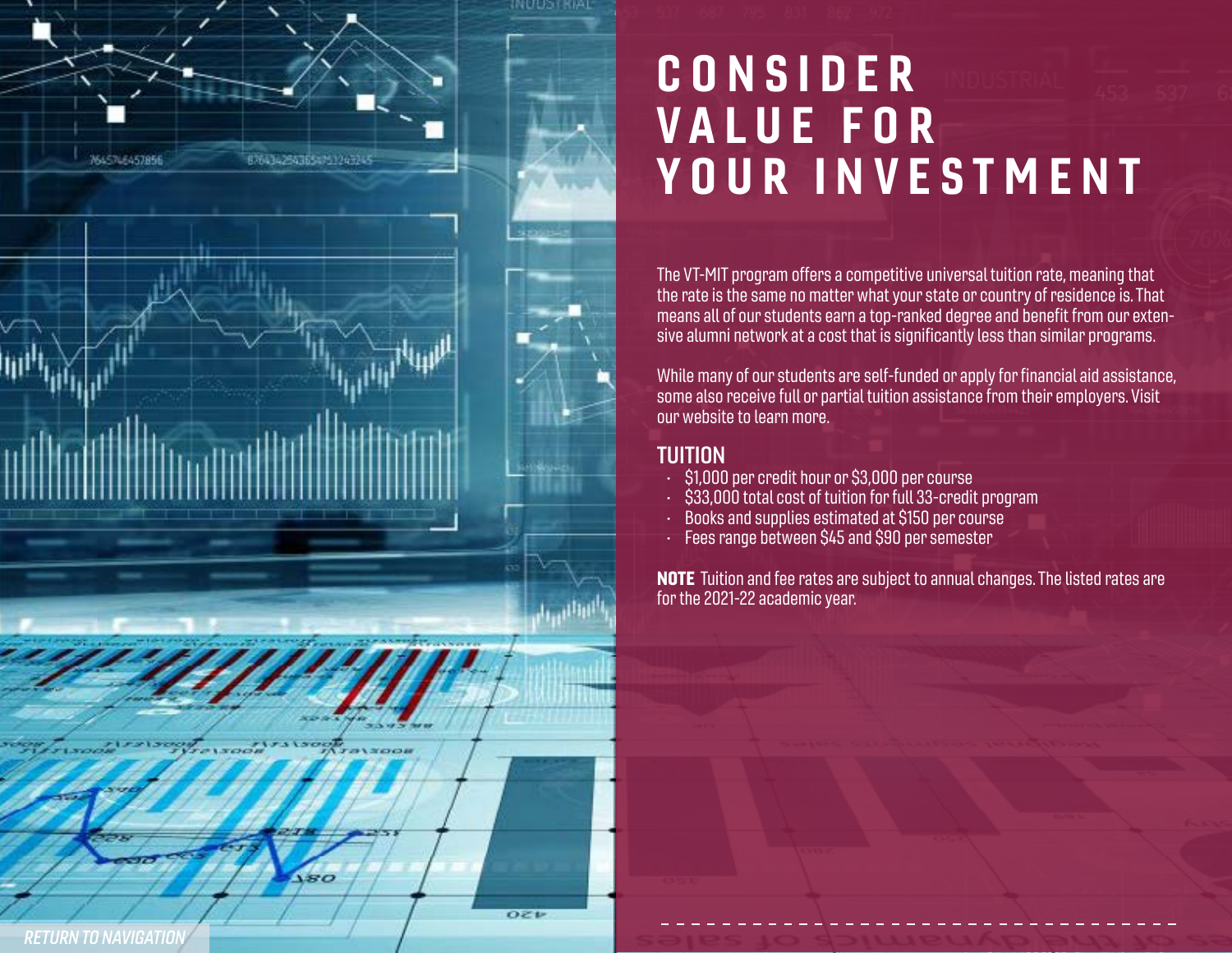<span id="page-9-0"></span>

## TAKE YOUR NEXT STEP

### ADMISSION REQUIREMENTS

- Online application
- Official transcripts
- Resume
- Three letters of recommendation
- Goals statement
- \$75 application fee

#### APPLICATION DEADLINES

- FALL ENTRY July 1
- SPRING ENTRY December 1
- SUMMER ENTRY April 1